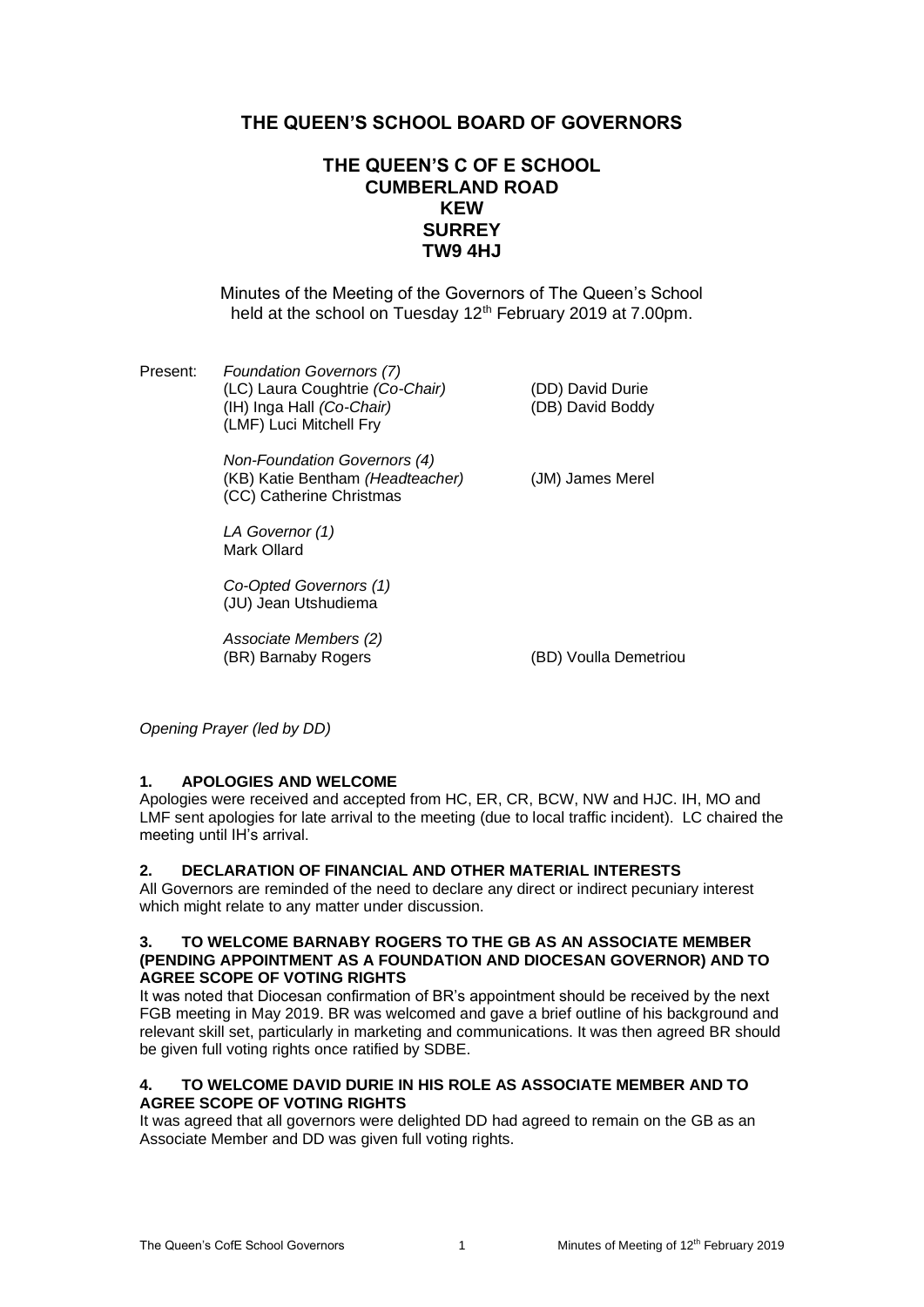#### **5. TO NOTE SDBE CONFIRMATION OF THE APPOINTMENT OF CAROLINE ROBERTS AS A DIOCESAN GOVERNOR.**

LC advised that this appointment was approved by SDBE at their meeting in September 2018.

#### **6. APPROVAL OF THE MINUTES AND THE CONFIDENTIAL MINUTES OF THE MEETING OF 13th DECEMBER 2018**

The minutes were approved as an accurate reflection of the meeting and signed by IH. Matters arising:

-Clerk to update on migration to AfC (Achieving for Children) portal and use of AfC CPD Online – the Clerk advised that the upgraded AfC portal is still not fully functional and AfC have advised against using the existing portal so this is still on hold.

*LMF arrived at 7.17pm. IH arrived at 7.20pm. MO arrived at 7.35pm.* 

### *STRATEGIC – Linked to Vision*

#### **7. TO REVIEW PROGRESS OF THE SCHOOL VISION PLAN WITHIN ALL COMMITTEES, INCLUDING IDENTIFICATION OF ACTIONS IN AUTUMN TERM SIP**

It was intended that this would be a verbal interim update from individual chairs, with the purpose of reviewing the extent to which all committees support and identify the items within the Autumn Term SIP Report and the Vision relevant to each committee. However, following a discussion on the best format for the review process, it was agreed that in future, a written report updated from the annual review at FGB in September 2018 be considered for future meetings

C&S – JU reported on the implementation of the whole school approach presented at C&S by Hilary Wilson, noting this should be embedded within all phases, as should Maths Mastery, with progress measures still outstanding as it is still early days. The school is on track to achieve targets.

Pastoral – in ER's absence her email update was read out, noting that, as evidenced in visits last week, Learning Certainties are clearly displayed and incorporated into lessons throughout the school. Regular talks occur in PHSCE, in lessons and in assemblies regarding life after Queen's, with a lot of work going into transitions and preparing pupils for the next stages at all levels. Work continues on using other sections of the community in a volunteer capacity to enrich the learning and experiences of all pupils.

Admissions – nothing to report.

Pay & Personnel – nothing received from HC in her absence.

Premises – IH advised on the continued development of the outside learning environment, with a current focus on aspects of health and safety.

Finance – nothing outstanding for this committee at the present time.

### **8. TO CONSIDER ISSUES ARISING FROM 3-YEAR STRATEGIC PLANNING, INCLUDING:**

• Update of annual SFVS (School's Financial Values Standard) completion prior to submission to the LA by  $31<sup>st</sup>$  March – MO advised that this document, outlining the school's financial processes, systems and governor skills was updated greatly last year, so does not require a lot of work this year and is currently being reviewed by the Finance committee for approval by FGB via email prior to the submission deadline.

• Receiving update on Sustaining Our Financial Future regarding communications to the school community – MO reported on the current financial position year to date, with the expected out-turn £28k in excess of expenditure over income, which has now worsened to a £61k deficit, part of which is due to a lower lettings income than budgeted. An area of concern is the £18k less income received from school lunches, which was discussed, with KB giving an update on ISS provision. It was agreed that parent trust needs to be rebuilt and to this end,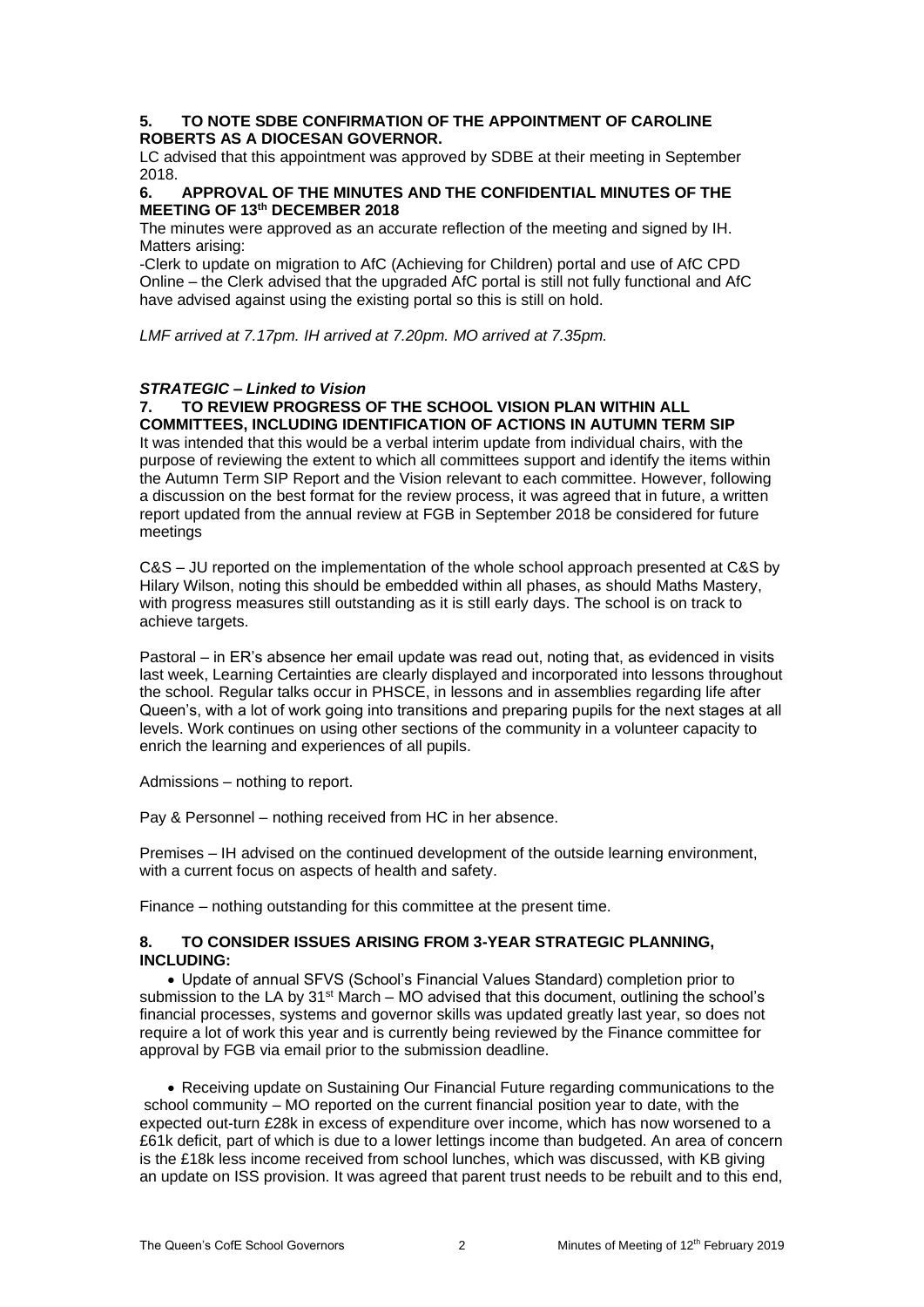parent review panels are ongoing. KB will provide further financial data regarding school lunches to the Finance Committee.

IH then recapped on the current position regarding information sharing with the parent body, pointing out that it is part of a long term strategy to liaise with the PSA to increase knowledge of school finances with regards to the diminishment of central government funding and the ring-fencing of much of the funds received, with many items therefore outstanding for which the school cannot get funding. MO advised that following discussion at Finance Committee, it has been decided that a straightforward Q&A video session will be carried out by two, possibly three governors, which will then be put onto the school's secure You Tube account for viewing by parents. This will be followed in due course by further communication to parents, culminating in the PSA meeting at the end of the Summer term, Detailed discussion took place regarding the appropriate steps towards this course of action.

MO advised that the projected deficit is £121k, which is an improvement on the £151k reported at the last FGB meeting, and meaning that the reserves are therefore looking healthier.

**Q:** Is there a percentage of reserves remaining which the governors feel uncomfortable with, where a very different course of action would need to be investigated? **A:** If the next academic year proves similar to this one, there will be more serious concerns.

It was noted that the Governors' Appeal letter is being issued this week.

• Update on VAT issues re capital expenditure – MO reported on receipt of a letter issued Borough-wide by the LA regarding the potential of VA schools having reclaimed too much VAT and noting that there is currently a 'grey area' which is being investigated further. MO then gave a detailed breakdown of the scrutiny taking place.

• Update on governor liability insurance – It was reported that LMF/IH are in the process of reviewing the school's current insurance policies specifically in relation to governors' personal liability and would report to the next FGB. Preliminary advice has been received from the LA legal advisers, with initial feedback being that there is no issue to address.

#### **ACTION: A full discussion on the agreed steps towards Sustaining Our Financial Future will be added to the agenda of the next FGB meeting in Summer 1.**

A governor proposed a meeting prior to the FGB meeting and following discussions at Finance Committee, at which interested governors will work towards a proposal to take to the FGB meeting in May to ensure consensus on the way forward and it was agreed that DB will be invited to join the Finance Committee for this forum.

#### **9. TO EVALUATE ACHIEVEMENT AND ATTAINMENT OVER THE LAST YEAR, TAKING AN OVERVIEW OF 'ANALYSE SCHOOL PERFORMANCE' (ASP) DATA**

Following circulation of the SIP and Outcomes Report prior to the meeting, various specific areas were raised for discussion. Governors noted the very different cohort this year with regards to Learning and Progress e.g. the very high number of EHCPs in Year 1. The impact on G&T children of the Maths Mastery approach to teaching was discussed, noting that this will be picked up through phase meetings. It is currently too soon for any significant comment. In response to a question, KB outlined the work and function of the West London Maths hub, confirming that staff find this extremely valuable.

With regards to Writing, KB pointed out that a picture of the progress measure should be apparent through Target Tracker and that extensive moderation and monitoring is taking place. It was noted that, with methods changing constantly it is difficult for both governors and, indeed, staff to effectively compare data. AfC is confident that their data is standardised accurately, but this is not necessarily the case nationwide. KB noted that the school's SIP Partner, Karen Feeney is very helpful to the SLT in analysing data and assists in drilling down to individual cases and rationales, with the aim of attaining both qualitative and quantitative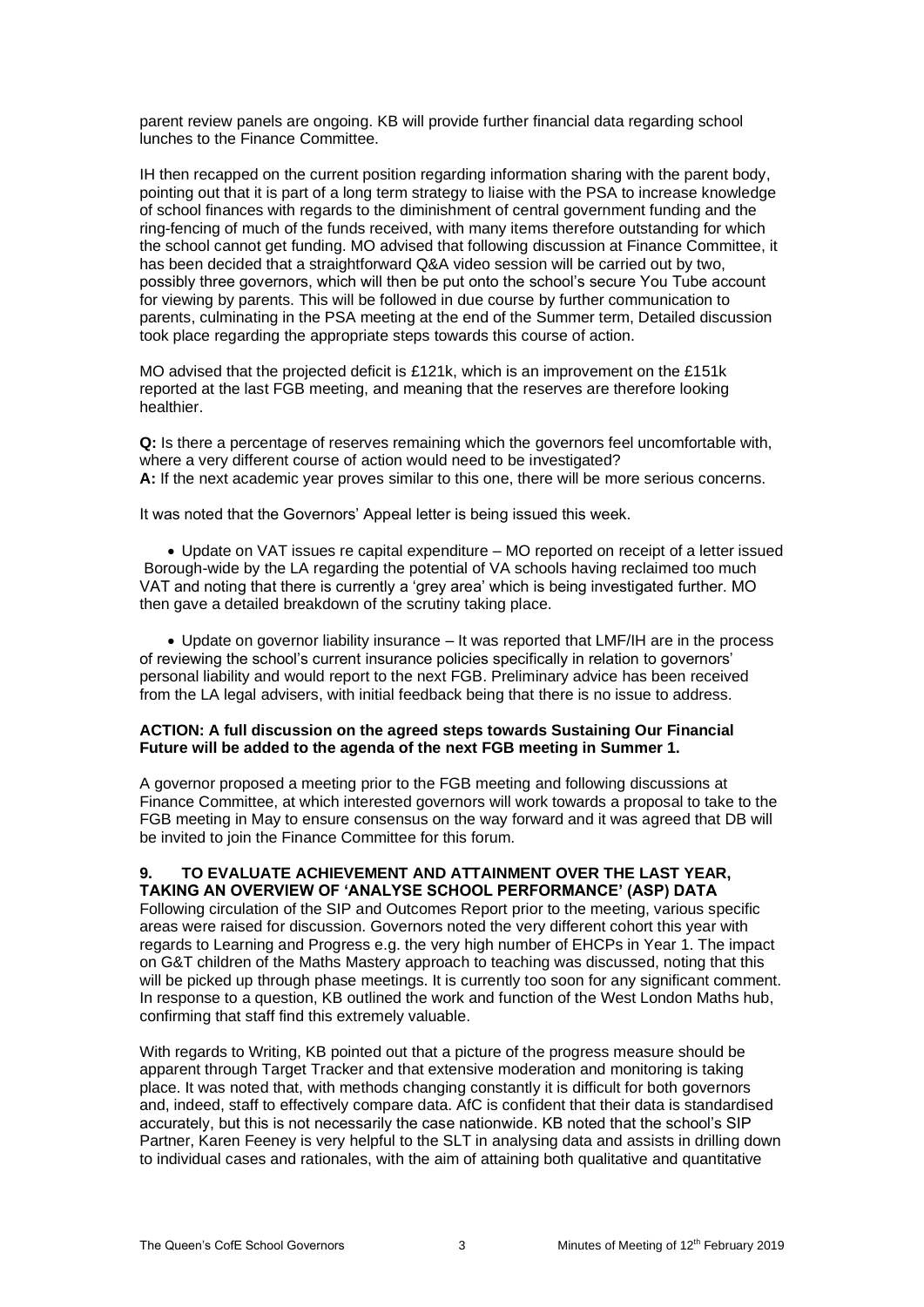data. She was very impressed with the standardisation the school had undertaken up to the time of the Autumn SIP Report.

It was agreed that whilst the data is obviously extremely important, it is only one measure against which governors evaluate the school's performance, with many other subjective aspects to be taken into consideration when judging if the school is operating effectively. It was further agreed that it is very much the remit of the Pastoral Committee in particular to feedback to FGB on this. It was noted that the last Ofsted Report precisely gave the school Outstanding remarks regarding the children's behaviour, happiness and attitude to learning, which stood out as an incredibly strong part of school life.

Finally, it was confirmed that Target Tracker provides more consistent data for the children, and that it does align with assessment data.

# **10. TO NOTE OUTCOME OF ANNUAL PUPIL/PARENT SURVEYS**

*C/F to next FGB meeting due to postponement of recent Pastoral Committee meeting.*

### **11. TO RECEIVE VERBAL FEEDBACK ON GOVERNOR VISITS HELD W/C 4 th NOVEMBER 2019**

CC reported that one visit took place in Phase I, five visits in Phase II and three visits in Phase III, with one report received to date. This will be brought back to the next FGB for discussion following circulation of the Visit Reports.

# **ACTION: Clerk to add Governor Visit feedback to FGB agenda for May meeting.**

# **12. TO NOTE THE HEADTEACHER'S REPORT (SEF)** *(Standing Item)*

KB drew attention to various specific items, including 145 applications for Reception for September 2019 (although not necessarily first choice), which is very pleasing and significantly higher than last year. Number on roll is 418, with a place in Year 3 and a place in Year 6 at present. The number of accidents has increased from six to nine, all of which are reported to the LA. KB pointed out that there was no fault involved in the accidents and nothing that could have been done differently – some due to behaviour (not necessarily in school) and this is being addressed where necessary. KB then gave an update on the ongoing heating issues in the school, noting that TK Clarke are addressing the issue with the heat pumps w/c  $18<sup>th</sup>$  February after which a review of the heating system will take place. Governors were then advised of the PSA fundraising Cycle To Bruges event and were encouraged to join this should they so wish.

# **13. TO RECEIVE A SAFEGUARDING REPORT FROM THE HEADTEACHER** *(Standing Item)*

KB reported on the LA Safeguarding Audit which took place in the Autumn Term, noting that due to illness at the LA the written report has not yet been received. Many actions have been undertaken and some completed. A school lock down procedure will be a focus after half term, which will be communicated to parents prior to it taking place.

#### **14. TO RECEIVE REPORT FROM PREMISES ON LAST YEAR'S YEAR 5 CATEGORY A SCHOOL TRIP AND STATUS OF THIS YEAR'S YEAR 6 CATEGORY A SCHOOL TRIP** *c/f to FGB meeting in Summer 1 (as Premises has not yet met to consider).*

# **15. TO RECEIVE A VERBAL REPORT FROM THE CHAIRS, INCLUDING ITEMS OF SIGNIFICANCE CONSIDERED BY THEIR COMMITTEE SHOULD BE DRAWN TO THE ATTENTION OF THE FGB AND TO NOTE THE MINUTES CIRCULATED**

**Premises** – associated policies are all due for approval at meeting on 14<sup>th</sup> February. The Lettings Group has recently met, with actions going forward including plans for seeking revision and extensions to the Community Use Agreement, due for review in one year. **Curriculum & Standards** – nothing further to report.

**Finance** – nothing further to report.

**Kairos** – nothing further to report.

**Pastoral** – nothing further to report.

**Pay & Personnel** – HC requested, in her absence, that FGB be advised that following the